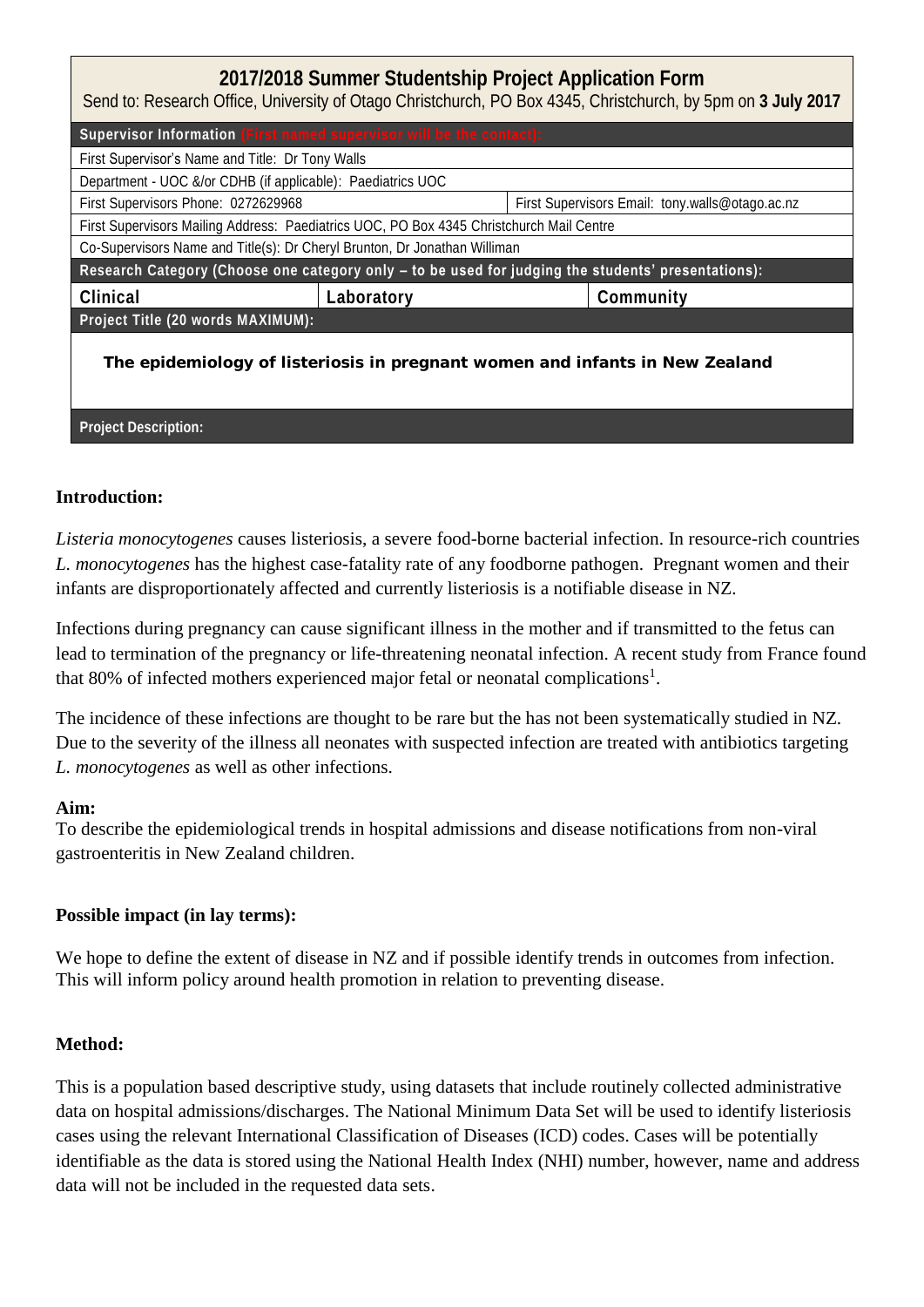Notification data from ESR will also be requested for the same time periods for each of the diseases caused by this organism. The exact time periods examined will be determined once the dates after which listeriosis became notifiable have been established.

Annual age-specific and age-standardised admission rates will be calculated ( where possible) using the direct method of standardisation and the NZ standard population. Hospital admission rates will be compared to age-specific notification rates for each disease estimated from ESR data. Time trends in rates of hospitalisation and notification will be described and compared. Hospitalisation rates will also be examined in relation to previously described outbreaks in other countries.

Statistical analysis will be done using the statistical programme R.

Reference:

1) Clinical features and prognostic factors in listeriosis: the MONALISA national prospective cohort study. Lancet Infect Dis 2017;17:510-519